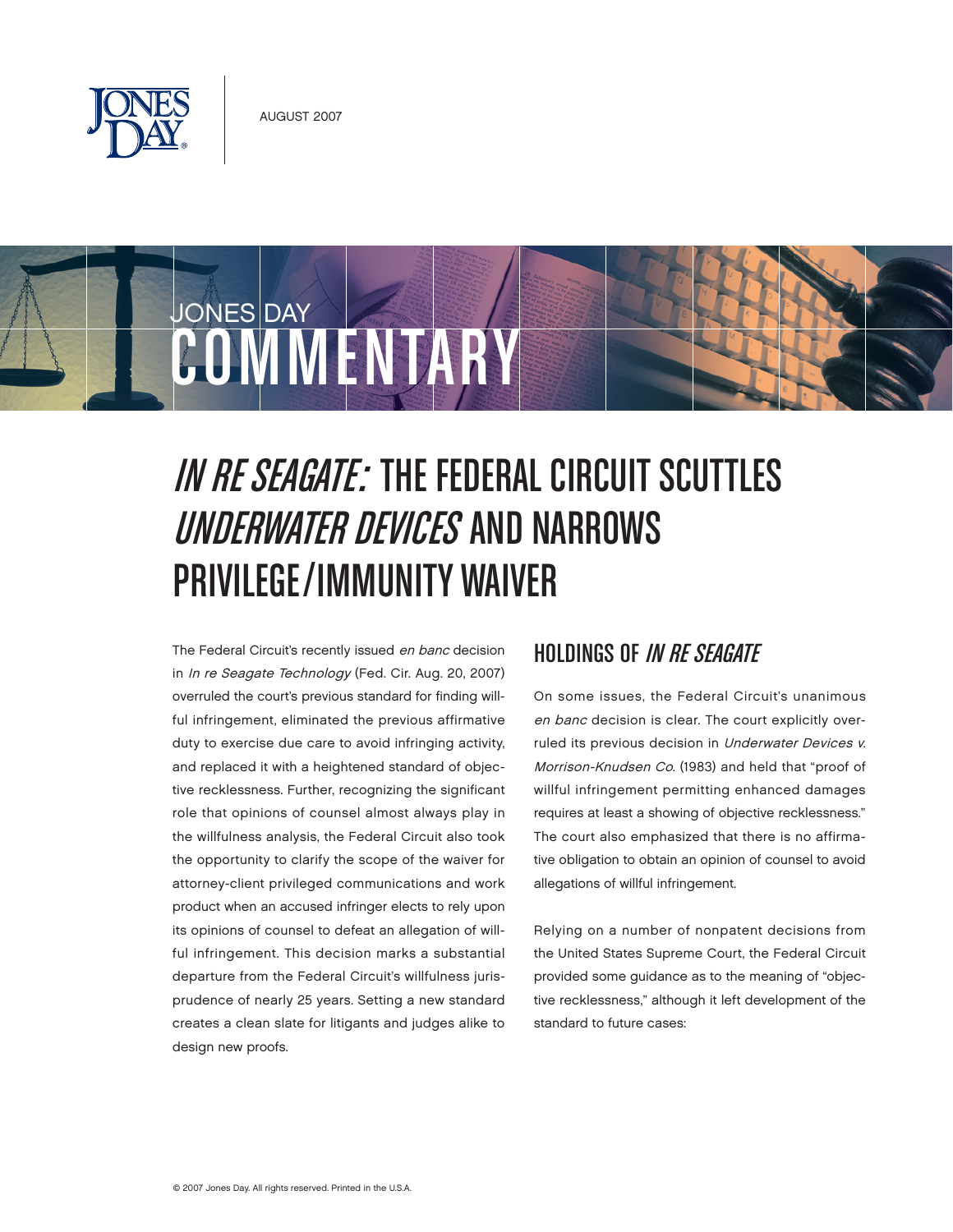[T]he civil law generally calls a person reckless who acts in the face of an unjustifiably high risk of harm that is either known or so obvious that it should be known. Accordingly, to establish willful infringement, a patentee must show by clear and convincing evidence that the infringer acted despite an objectively high likelihood that its actions constituted infringement of a valid patent. The state of mind of the accused infringer is not relevant to this objective inquiry. If this threshold objective standard is satisfied, the patentee must also demonstrate that this objectively-defined risk . . . was either known or so obvious that it should have been known to the accused infringer. We leave it to future cases to further develop the application of this standard (emphasis added; internal citations and punctuation omitted).

The court also clarified that if an accused infringer elects to waive the attorney-client privilege and work-product immunity to rely on the advice-of-counsel defense, the scope of the waiver will not extend to privileged communications between the client and trial counsel. As to the waiver of work product, the court held that "as a general proposition, relying on opinion counsel's work product does not waive work product immunity with respect to trial counsel."

Thus, this decision fundamentally affects the law concerning willful infringement and the attorney-client privilege. First, in order to prove willfulness, a patentee must show (by clear and convincing evidence) (1) that the infringer acted despite an objectively high likelihood that its actions constituted infringement of a valid patent, and (2) that the infringer knew or should have known about this objectively defined risk. Second, accused infringers can now rely on the adviceof-counsel defense without fear of triggering a broad waiver of attorney-client communications involving trial counsel and without fear that trial counsel's work product will necessarily be disclosed (although, as is always the case, factual work product may be discoverable upon the requisite showing of good cause).

## Background

Section 284 of the Patent Act permits patentees to recover enhanced damages for infringement, but the statute does not give any guidance for determining when enhanced damages are appropriate. That determination has been left to the discretion of the courts, and the Federal Circuit has held that one such basis for awarding enhanced damages is a finding of willful infringement.

Nearly 25 years ago, in Underwater Devices, the Federal Circuit set the standard for willful infringement, imposing an affirmative duty to exercise due care to determine whether or not one is infringing. That affirmative duty included, among other things, the duty to seek and obtain competent legal advice from counsel before engaging in a potentially infringing activity, if the accused infringer had had "actual notice of another's patent rights." Because of this affirmative duty, it became common practice for patent owners to send a potential defendant a "charge letter" in an effort to put them on notice of the patent rights and trigger this duty of care. The recipient of such a letter would typically seek an opinion letter from counsel so that, if sued, the advice-of-counsel defense could be invoked to rebut any charge of willful infringement.

In asserting the defense, these accused infringers immediately encountered problems because the advice-of-counsel defense, and its attendant subject-matter waiver, clashed with the principles of protecting attorney-client privileged communications. Courts would not allow parties to use attorney-client privilege as both "a sword and a shield," selectively disclosing favorable information while claiming privilege as to unfavorable information. Consequently, accused infringers often faced a Catch-22: either forgo the advice-of-counsel defense and maintain attorney-client privilege and work-product immunity, or invoke the defense but risk exposure of potentially damaging communications. Indeed, because the adverse consequences of a willfulinfringement verdict were so severe (potentially trebled damages as well as attorney fees), accused infringers were under great pressure to waive the privilege and introduce opinions of counsel at trial.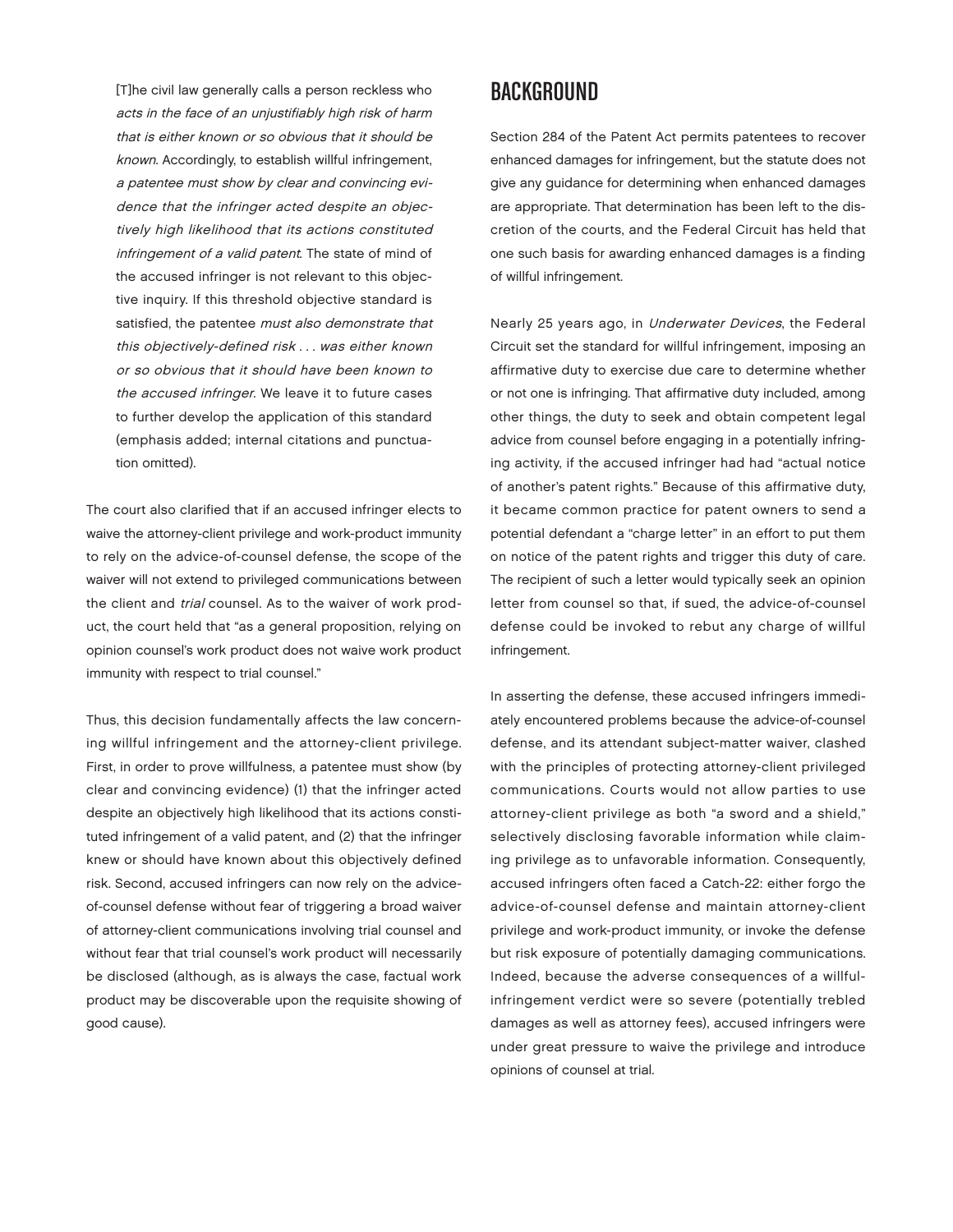If an accused infringer decided not to invoke the adviceof-counsel defense, it then risked an adverse-inference jury instruction until the Federal Circuit struck down that practice in Knorr-Bremse Systeme Fuer Nutzfahrzeuge GmbH v. Dana Corp. (2004). Moreover, because the boundaries as to the scope of the waiver remained unsettled for many years, invoking the advice-of-counsel defense could result in broad and unpredictable disclosures of privileged and protected information, going far beyond the accused infringer's response to the charge letter. After years of avoiding that issue, the Federal Circuit finally addressed the scope of the waiver in In re EchoStar Communication Corp. (2006). There, the court held that the accused infringer not only waived the attorney-client privilege as to in-house counsel, but also waived the attorney-client privilege and work-product immunity for all related information, except for work product never communicated to those relying on the legal advice.

EchoStar, however, did not specifically address the adviceof-counsel defense as applied to trial counsel's communications and work product. In the absence of clear guidance from the Federal Circuit, trial courts split over the proper scope of the waiver with respect to trial counsel. Some refused to extend the waiver to trial counsel's communications; others did extend the waiver, but only for those communications that would undermine the advice-of-counsel defense. A third viewpoint extended the waiver to all trial counsel materials.

It is against this legal backdrop that Convolve, Inc., and its coplaintiff, the Massachusetts Institute of Technology, sued Seagate, alleging infringement of two patents and later adding a third. Before the lawsuit, Seagate had hired independent counsel, separate from Convolve's trial counsel, to provide three opinions regarding Convolve's patents. These opinions concluded that many of the asserted claims were invalid, that one patent was potentially unenforceable, and that Seagate's products did not infringe.

In accordance with the trial court's scheduling order, Seagate gave notice of its intention to invoke the advice-of-counsel defense at trial. Seagate disclosed all of its opinion counsel's work product and made its opinion counsel available for deposition. Convolve then moved to compel discovery of any relevant communications with and work product of

Seagate's other counsel, including its trial counsel. The trial court concluded that because Seagate had waived the attorney-client privilege, it would be compelled to produce all communications concerning the opinions with any counsel, including in-house and trial counsel. The trial court ordered an in camera review of certain documents to prevent disclosure of trial strategy, but stated that even those communications would be disclosed if they contained advice that undermined the reasonableness of Seagate's reliance on the opinions. Lastly, the trial court ruled that work product communicated to Seagate was not immune from discovery.

In light of the district court's order, Convolve demanded production of Seagate's trial counsel opinions relating to infringement, validity and enforceability of the patents and noticed trial counsel for deposition. Seagate requested a stay and certification of an interlocutory appeal to seek relief from the discovery orders, which the trial court denied. Out of other options, Seagate petitioned the Federal Circuit for a writ of mandamus to stop the broad compulsory disclosure of its privileged communications with its trial counsel.

The Federal Circuit stayed discovery and sua sponte ordered en banc review of the petition. Ultimately, the court granted Seagate's writ of mandamus, holding that the trial court's determination of the scope of waiver was an abuse of discretion. The Federal Circuit did not limit its decision to the discrete discovery issue presented, but instead took the opportunity to revamp the standard for willful infringement and to opine upon the proper reach of the waiver if an accused infringer elects to rely on its opinions of counsel. It justified its decision to reach the question of the proper legal standard by "recognizing the functional relationship between our willfulness jurisprudence and the practical dilemmas faced in the areas of attorney-client privilege and work-product protection."

# **OBJECTIVE RECKLESSNESS: THE NEW** standard for Willful Infringement

In reaching its ultimate conclusion that the proper standard for finding willful infringement is recklessness, the Federal Circuit looked to other circuits and the Supreme Court for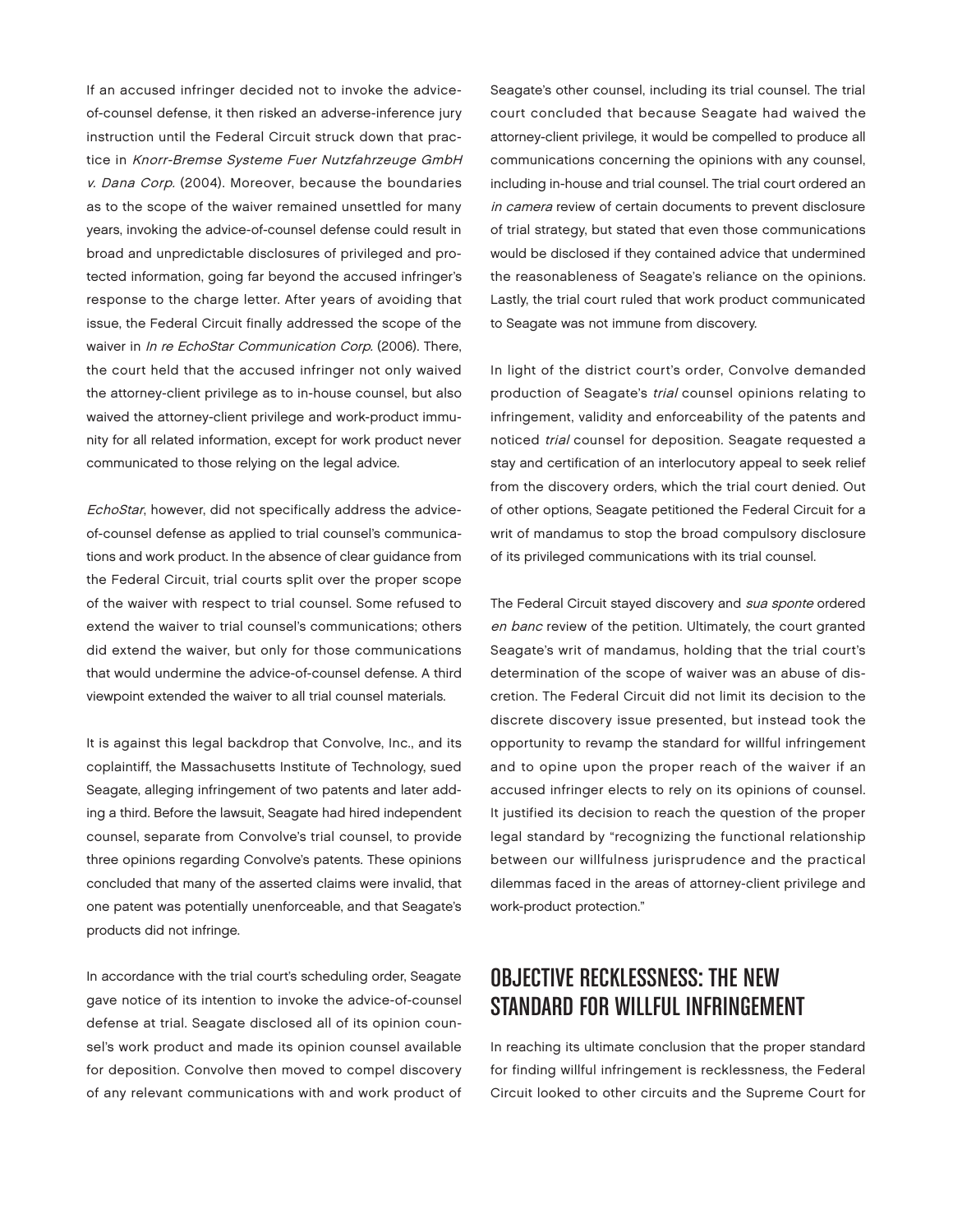guidance. The fact that the court declined to cite its own precedent in support of its primary conclusion is evidence of this decision's substantial departure from 25 years of established Federal Circuit precedent. (The Seagate decision's heavy reliance upon Supreme Court authority is atypical of previous Federal Circuit decisions and may reflect a tacit acknowledgment of the unusually active role the Supreme Court has taken to shape the contours of patent law in recent years.)

Not only did the Federal Circuit look to different courts for guidance, it looked beyond patent law. For example, the court cited copyright cases, noting that other circuits employ a recklessness standard for enhancing statutory damages for "willful" copyright infringement and recognizing that the Supreme Court had drawn parallels between copyright law and patent law in several of its recent decisions. The court also looked to the Supreme Court's recent interpretation of "willful" behavior in Safeco Insurance Co. of America v. Burr (2007), which concluded that the standard usage of the term "willful" includes recklessness in the context of the Fair Credit Reporting Act.

The court sharply contrasted its standard for willfulness in Underwater Devices with these precedents and concluded that the old standard, which was "more akin to negligence," was inconsistent and should be overruled. In place of the old standard, the court promulgated a new, two-part test for willful infringement. First, under the new test, a patentee must show that "the infringer acted despite an objectively high likelihood that its actions constituted infringement of a valid patent." The court noted that "[t]he state of mind of the accused infringer is not relevant to this objective inquiry." Second, if the objective threshold is met, the patentee must also demonstrate that the accused infringer knew or should have known of this objectively defined risk. The Federal Circuit declined to develop the test further, but rather "le[ft] it to future cases to further develop the application of this standard."

This portion of the court's decision inspired two separate concurrences. Judge Newman wrote a separate opinion emphasizing her view of the "objective standards" that potential infringers should use to evaluate potentially adverse patents.

According to Judge Newman, these standards "should be the fair standards of commerce, including reasonableness of the actions taken in the particular circumstances." Judge Gajarsa's opinion, joined by Judge Newman, argued that, absent support in statutory language, the court should discontinue reading a "willful infringement" standard into Section 284.

# Scope of the waiver of Attorney-Client **PRIVILEGE**

In defining the scope of the privilege waiver, the Federal Circuit rejected the district court's broad decision that compelled disclosure of communications with trial counsel; instead, it "conclude[d] that the significantly different functions of trial counsel and opinion counsel advise[d] against extending waiver to trial counsel." Opinion counsel, the court reasoned, provides an objective assessment to businesses for making informed business decisions. Trial counsel's role, on the other hand, focuses on litigation strategy and developing the most successful way to present a case to a court. These divergent roles weigh against broad subject-matter waiver, because fears of "sword and shield" gamesmanship do not arise where the only communications sought to be introduced come from opinion counsel.

The adversarial system is better served by protecting communications between an accused infringer and its trial counsel. For this reason, then, the court further found that "communications of trial counsel have little, if any, relevance warranting their disclosure, and this further supports generally shielding trial counsel from the waiver stemming from an advice-of-counsel defense to willfulness." The court based this conclusion on the assumption that enhanced damages for willful infringement ordinarily depend on an accused infringer's pre-litigation conduct. To support this assumption, the court reasoned that if an accused infringer's post-filing conduct were reckless, a patentee could move for a preliminary injunction as a remedy for that willful infringement. If the accused infringer could defeat a preliminary injunction by demonstrating a substantial question of the patent's validity or infringement, then it follows that the infringement cannot be willful. Indeed, the court went so far as to suggest that "[a] patentee who does not attempt to stop an accused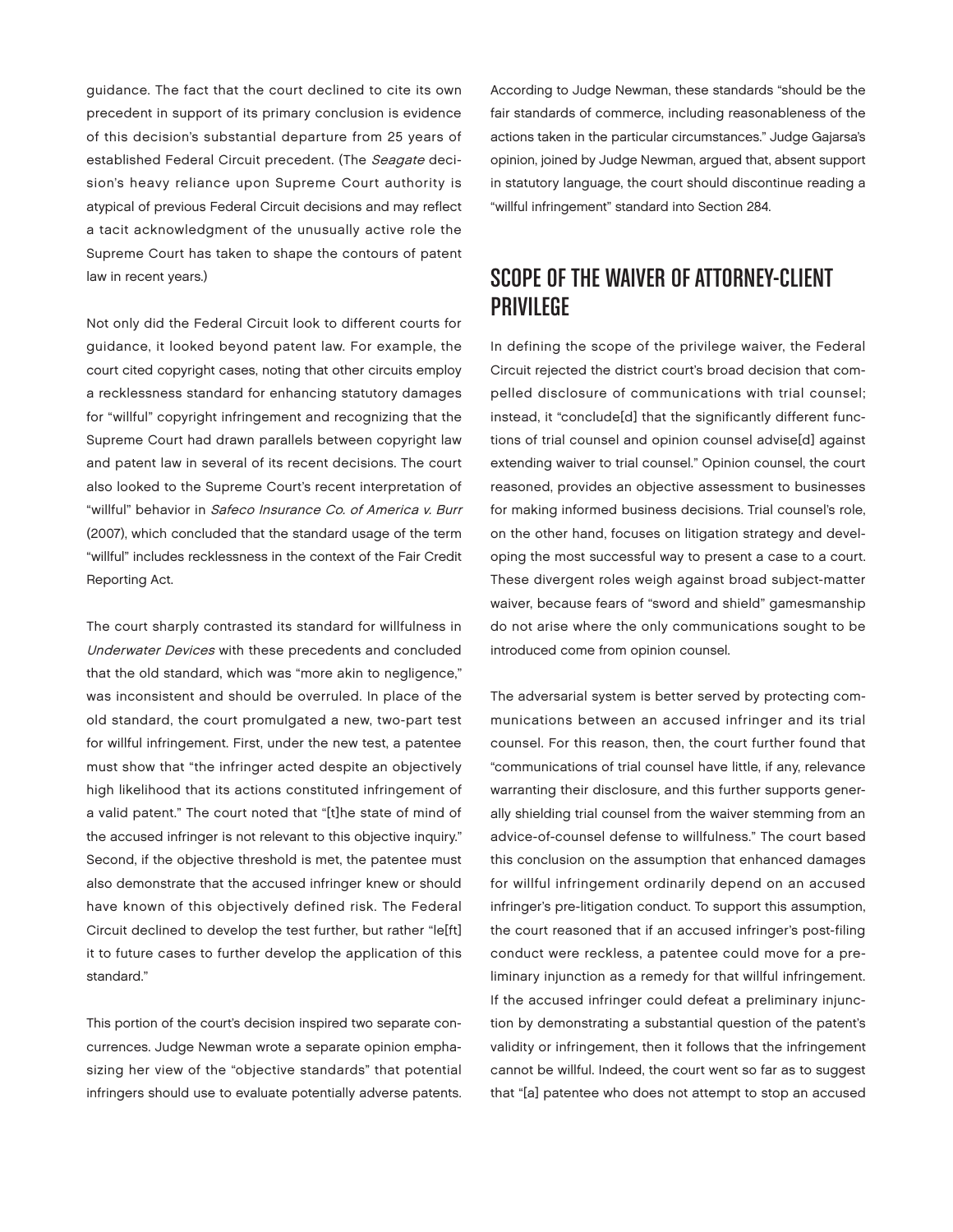infringer's activities in this manner should not be allowed to accrue enhanced damages based solely on the infringer's post-filing conduct."

In the end, the court held that asserting the advice-of-counsel defense and disclosing communications with *opinion* counsel does not waive the attorney-client privilege for communications with trial counsel, at least under most circumstances. The rule is not absolute; trial courts have the discretion to extend the waiver to trial counsel in unique circumstances, such as, in the words of the Federal Circuit, if a party or counsel engages in "chicanery."

#### Work-Product Immunity

Generally speaking, the work-product immunity provides a lesser degree of protection from disclosure than the attorneyclient privilege. Even absent waiver, both facts and trial counsel's thoughts and mental processes are potentially discoverable upon a sufficient showing of need and hardship, although the latter is available only in the rarest of circumstances. Like the attorney-client privilege, however, work-product immunity can be waived, though that waiver is likely to be narrow in scope.

The Federal Circuit concluded that reliance on opinion counsel's work product does not waive work-product immunity with respect to trial counsel, absent unique circumstances such as if a patentee or its counsel engages in chicanery. Further, whether or not there has been a waiver, the general discoverability principles applicable to work product remain in force—facts may be discoverable upon a sufficient showing of need and hardship, with a higher standard applicable to trial counsel's thoughts and mental processes.

# WHAT'S NEXT?

In the face of this departure from longstanding precedent, both patent holders and accused infringers alike must carefully consider the consequences of the Federal Circuit's decision in In re Seagate. First, trial courts will have to handle the substantive implications of this decision. Has the Federal Circuit eliminated enhanced damages for anything other than

the most egregious cases of willful infringement with this new, objective recklessness standard? Are patentees required to seek a preliminary injunction in order to recover enhanced damages for post-suit willful infringement? If so, how will that requirement affect conventional litigation and enforcement strategies? With the elimination of the affirmative duty of care, are there circumstances that will constitute "notice" such that an accused infringer should consider obtaining an opinion of counsel? Will obtaining an opinion still be advisable upon notice, or will that be unnecessary—or even inadvisable? And is sending a charge letter still a good idea for patent owners, or will it just expose the patent owner to the risk of a declaratory judgment action under the Federal Circuit's current interpretation of MedImmune v. Genentech?

Second, trial courts will have to determine how this new two-part test is supposed to work. Is the accused infringer's intent relevant to the second prong of the test announced in Seagate? Are opinions of counsel helpful or not? Is the testimony of opinion counsel relevant to the inquiry? Will there be more summary judgments of nonwillfulness based on the objective threshold inquiry?

Third, as trial courts "further develop the application of this standard," where will those courts look for guidance? Is regional circuit precedent, Supreme Court precedent, or Federal Circuit law more applicable? For example, will courts continue to apply the Read v. Portec factors in evaluating willfulness, or will that list of factors need to be revised? Because this decision calls into question the continued precedential value of almost all Federal Circuit law on the issue of willfulness, future litigants will have to ask which law should be cited in support of their positions, and why.

Finally, there is no question that patent issues are generating a tremendous amount of interest in the Supreme Court, and it has not hesitated to chart a course in the direction it sees fit. But is there something deeper driving these decisions? See, for example, MercExchange v. eBay (rejecting the mandatory injunction); MedImmune v. Genentech (allowing licensees to bring a patent challenge without breaching the licensing agreement); KSR v. Teleflex (removing rigid application of the TSM test); and In re Seagate (raising the standard for willful infringement). Do these decisions evidence an underlying attitude toward restricting patent rights? Or are they simply